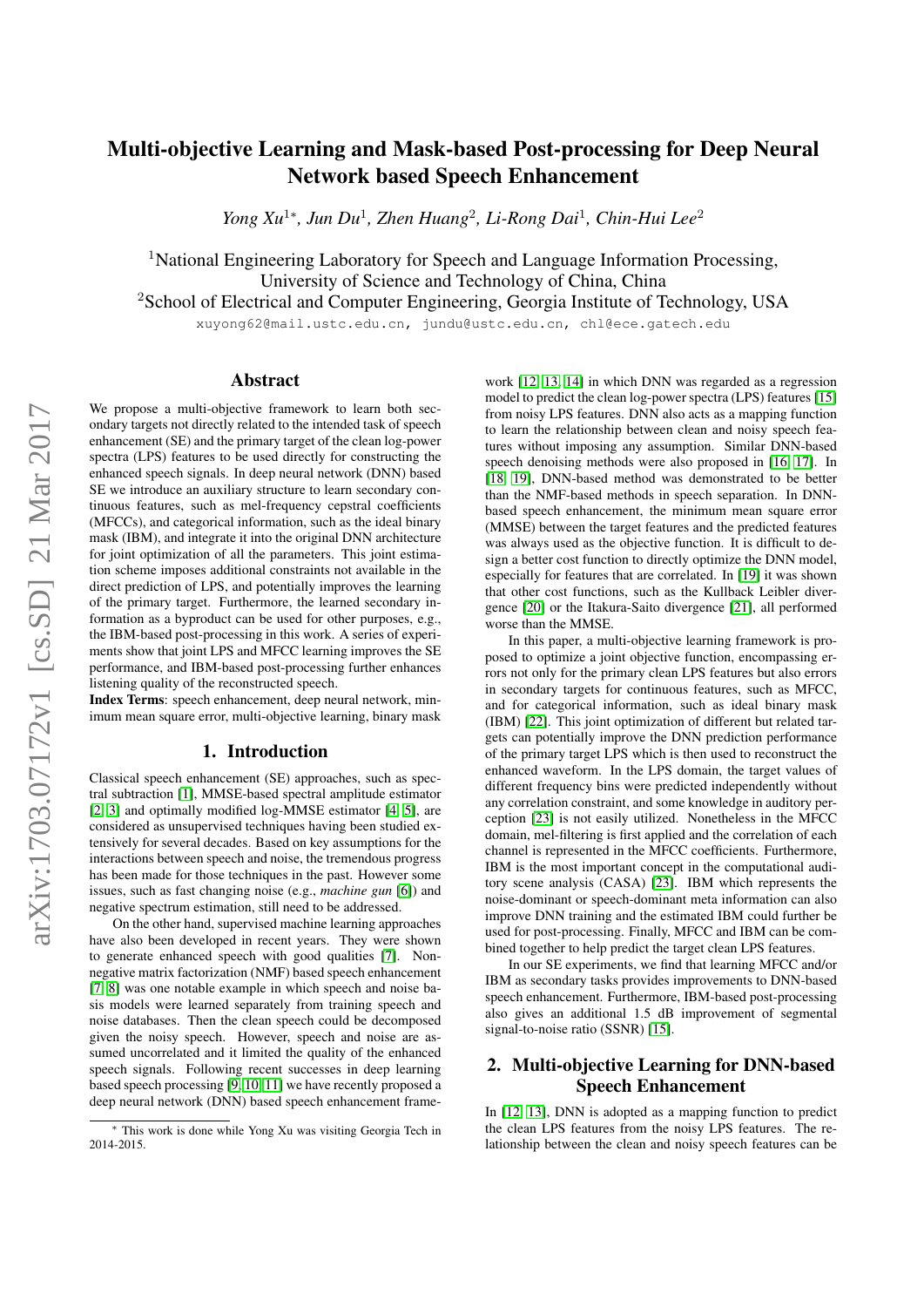

<span id="page-1-0"></span>Figure 1: *The structure of the multi-objective learning.*

well learned because nearly no assumptions were imposed during the training process. However, other DNN-based methods, such as binary or soft mask [\[24,](#page-4-23) [25\]](#page-4-24) based speech enhancement, assume that speech and noise are independent [\[12\]](#page-4-11) at each timefrequency (T-F) unit.

Normalized MMSE is used to update the DNN weights,

$$
Er = \frac{1}{N} \sum_{n=1}^{N} \frac{\|\hat{\mathbf{X}}_n(\mathbf{Y}_{n \pm \tau}, \mathbf{W}, \mathbf{b}) - \mathbf{X}_n\|_2^2}{\|\mathbf{X}_n\|_2^2}.
$$
 (1)

where  $Er$  is the normalized mean squared error and it can also be treated as the reciprocal of signal-to-noise ratio (SNR). This normalized squared error always reduces the distribution diversity of the clean training data and makes DNN training more stable. It should be noted that all the input and output features are normalized with a global mean and variance of the noisy training data. Hence,  $\mathbf{X}_n$  and  $\mathbf{X}_n$  denote the estimated and clean normalized LPS at sample index  $n$ , respectively, with  $N$  representing the mini-batch size,  $Y_{n\pm\tau}$  being the noisy LPS feature vector where the window size of the context is  $2 * \tau + 1$ , with (W, b) denoting the weight and bias parameters to be learned.

In this study, multi-objective learning is proposed to jointly predict the primary LPS features together with other secondary continuous features, such as MFCC, or/and some discrete category information, such as IBM, to enhance DNN learning as follows,

$$
Er = \frac{1}{N} \sum_{n=1}^{N} \frac{\|\hat{\mathbf{X}}_n(\mathbf{Y}_{n\pm\tau}, \mathbf{Y}_{n\pm\tau}^{\text{cont}}, \mathbf{W}, \mathbf{b}) - \mathbf{X}_n\|_2^2}{\|\mathbf{X}_n\|_2^2} + \alpha * \frac{1}{N} \sum_{n=1}^{N} \frac{\|\hat{\mathbf{X}}_n^{\text{cont}}(\mathbf{Y}_{n\pm\tau}, \mathbf{Y}_{n\pm\tau}^{\text{cont}}, \mathbf{W}, \mathbf{b}) - \mathbf{X}_n^{\text{cont}}\|_2^2}{\|\mathbf{X}_n^{\text{cont}}\|_2^2} + \beta * \frac{1}{N} \sum_{n=1}^{N} \|\hat{\mathbf{X}}_n^{\text{cat}}(\mathbf{Y}_{n\pm\tau}, \mathbf{Y}_{n\pm\tau}^{\text{cont}}, \mathbf{W}, \mathbf{b}) - \mathbf{X}_n^{\text{cat}}\|_2^2.
$$
 (2)

where  $\hat{\textbf{X}}^{\text{cont}}$  and  $\textbf{X}^{\text{cont}}$  denote the estimated and clean continuous features (also normalized), respectively. Y<sup>cont</sup> represents the second noisy continuous feature.  $\hat{\textbf{X}}^{\text{cate}}$  and  $\textbf{X}^{\text{cate}}$  denote the estimated and target meta category information, respectively.  $\alpha$  and  $\beta$  are the weighting coefficients of this two other error parts, respectively. Unlike linear continuous features, meta information just has binary values, which makes the normalization not necessary for squared error related with the category part. Fig. [1](#page-1-0) presented the structure of the proposed multi-objective learning. In fact, it was similar to the multi-task learning [\[26\]](#page-4-25), but different from the multi-task learning in recent DNN-based speech recognition [\[27,](#page-4-26) [28\]](#page-4-27) with only one input feature type. The prediction for the secondary continuous feature should be complementary with the prediction for the primary LPS using the shared DNN. The learning for the category information with linear activation function should also promote the prediction of clean LPS. Overall, multi-objective learning can improve the generalization capability of DNN for the clean LPS estimation.

#### <span id="page-1-2"></span>2.1. Joint Prediction of LPS with MFCC

MFCC is one of the most popular speech features used in speech recognition [\[29\]](#page-4-28), speaker recognition [\[30\]](#page-4-29) and music modeling [?]. Mel-filtering is applied to make it consistent with human auditory perception. However there is so far no prior auditory knowledge adopted in the LPS domain except for the logcompression. We believe the clean LPS features would be better predicted with a MFCC constraint imposed at the output layer. Furthermore, the discrete cosine transformation (DCT) [\[32\]](#page-4-30) operation in MFCC can incorporate the correlation information of different channels into each MFCC coefficient. We therefore expect correlated and consistent distortion across different frequency bins can be learned when predicting the clean LPS. Noted that DCT here is not performing dimension reduction which means the same dimensional MFCC features as the Mel-filter bank features are extracted.

One similar work in [\[33\]](#page-4-31) showed that the concatenation of different input features could improve the performance of DNNbased speech separation. However the motivation of our work is multi-objective learning with a novel architecture in both input and output layers, which is totally different from the motivation of feature fusion in [\[33\]](#page-4-31). It is expected that the enhancement of MFCC would be complimentary to the enhancement of LPS.

### 2.2. Joint Prediction of LPS with IBM

IBM [\[22\]](#page-4-21) is one type of category information often used to represent the noise-dominant or speech-dominant nature at a certain T-F bin [\[23\]](#page-4-22). If the local SNR of a T-F bin is greater than a threshold, the IBM is set to one otherwise it is set to zero. Just like MFCC, IBM is also used as a constraint term in the joint objective function. IBM explicitly offers the additional speech presence information at T-F units. With this discriminative information, the speech components would be emphasized while reducing more noise components.

In addition, the joint prediction of clean LPS with clean MFCC and IBM can be combined together. The noisy MFCC augmented in the input with the noisy LPS can also improve the IBM-based post-processing performance with an accurate IBM estimation to be discussed in the next section.

#### <span id="page-1-3"></span>2.3. IBM-based Post-processing

The direct prediction of the clean LPS using DNN may lead to an overestimate or underestimate problem at some T-F units. The estimated IBM can be used for post-processing to simultaneously control the noise reduction level and speech distortion as follows,

<span id="page-1-1"></span>
$$
\hat{X}'_n(d) = \begin{cases}\nY_n(d) & \widehat{\text{IBM}}_n(d) \ge \gamma \\
\frac{(Y_n(d) + \hat{X}_n(d))}{2} & \varepsilon < \widehat{\text{IBM}}_n(d) < \gamma \\
\hat{X}_n(d) & \text{otherwise}\n\end{cases} \tag{3}
$$

where  $\widehat{\text{IBM}}_n(d)$  denotes the estimated IBM at time frame n and frequency bin d. Noted that the estimated IBM is close to the range [0, 1]. If the estimated IBM value is very large indicating that it has very high SNR at certain T-F unit, it is not necessary to perform noise reduction which can potentially result in the speech distortion. This is also the mask concept in [\[23\]](#page-4-22). If the estimated IBM has a medium value, the average value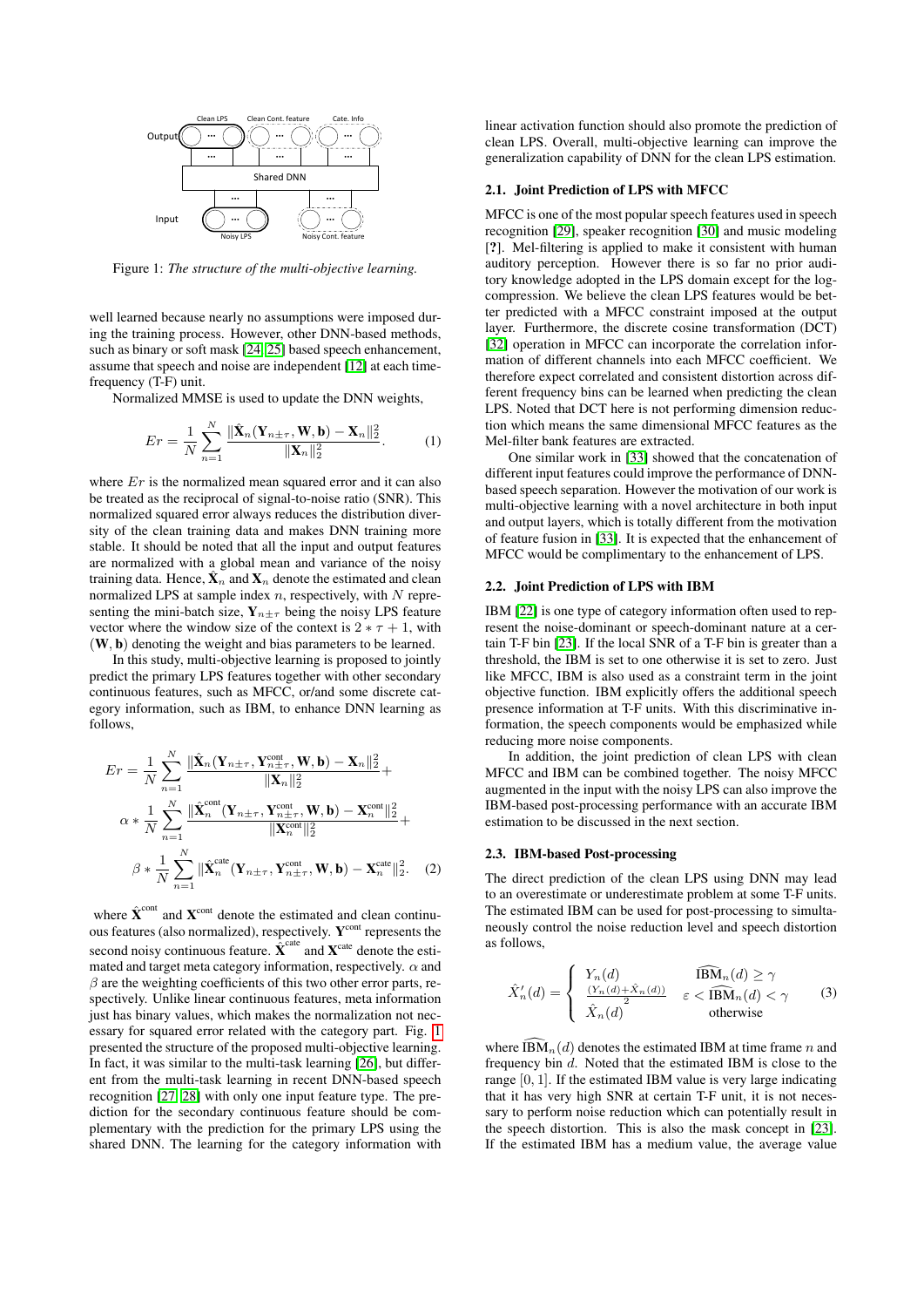between the noisy LPS and the estimated LPS was used. Otherwise, the DNN predicted LPS was adopted. The proposed IBM post-processing scheme in Eq. [\(3\)](#page-1-1) is therefore different from [\[22\]](#page-4-21) where the estimated soft mask was used as a Wiener gain to perform speech enhancement. In contrast to adopting DNN to learn the mask [\[22,](#page-4-21) [24\]](#page-4-23) there is no independence assumption between speech and noise in our DNN based mapping strategy.

# 3. Experimental Results and Analysis

In [\[12,](#page-4-11) [13\]](#page-4-12), all experiments were conducted on waveforms with 8kHz sample rate, in this work we extended it to 16kHz sample rate. 104 noise types were used in [\[12\]](#page-4-11), however, in this study 115 noise types including some musical noises were adopted to further improve the generalization capacity of DNN. These 115 noise types include 100 noise types recorded by G. Hu [\[34\]](#page-4-32) and [1](#page-2-0)5 home-made noise types<sup>1</sup>. And the clean speech data is derived from the TIMIT corpus [\[35\]](#page-4-33). All 4620 utterances from the training set of the TIMIT database were corrupted with the abovementioned 115 noise types at six levels of SNR, i.e., 20dB, 15dB, 10dB, 5dB, 0dB, and -5dB, to build 80 hours multi-condition training set, consisting of pairs of clean and noisy speech utterances. The 192 utterances from the core test set of TIMIT database were used to construct the test set for each combination of noise types and SNR levels. As we only conduct the evaluation of unseen noise types in this paper, three other noise types, namely Buccaneer1, Destroyer engine and HF channel were adopted for testing. All of them are collected from the NOISEX-92 corpus [\[6\]](#page-4-5). An improved version of OM-LSA [\[5\]](#page-4-4), denoted as LogMMSE, was used for performance comparison with our DNN approach.

A short-time Fourier analysis was used to compute the DFT of each overlapping windowed frame. Then 257 dimensions LPS features [\[15\]](#page-4-14) were used to train DNNs. Segmental SNR (SSNR in dB) [\[15\]](#page-4-14), perceptual evaluation of speech quality (PESQ) [\[36\]](#page-4-34), and short-time objective intelligibility (STOI) [\[37\]](#page-4-35) were used to assess the quality and intelligibility of the enhanced speech. Frequency-dependent log-spectral distortion, defined as subtracting estimated LPS from clean LPS at each frequency bin, was also proposed to analyze the consistency of distortion across frequencies. Rectified linear units (ReLU) [\[38\]](#page-4-36) was used as the activation function of DNN, and the DNN was initialized with random weights. Dropout [\[39\]](#page-4-37) and static noise aware training as in [\[12,](#page-4-11) [40\]](#page-4-38) were used to improve its generalization capacity for unseen noise environments. Mean and variance normalization was applied to the input and target feature vectors of the DNN. All DNN configurations were fixed at  $L = 3$  hidden layers, 2500 units at each hidden layer, and 7frame input. The MFCC used in Section [2.1](#page-1-2) had 40 dimensions of static feature and one energy dimension using 40 Mel-filters. The empirical value of  $\alpha$  and  $\beta$  in Eq. [\(2\)](#page-1-3) are set to 0.1 and 0.002, respectively. The empirical value of  $\gamma$  and  $\varepsilon$  in Eq. [\(3\)](#page-1-1) are set to 0.9 and 0.6, respectively.



<span id="page-2-1"></span>Figure 2: *Frequency-dependent log-spectral distortion between the DNN baseline and MFCC systems calculated from 192 testing utterances at SNR=0dB corrupted by the Buccaneer1 noise (shown in the spectrogram above). And the x-axis is frquency.*

### 3.1. Joint Prediction of LPS and MFCC

In Table [1,](#page-3-0) average PESQ and SSNR comparison on the test set at different SNRs of the three unseen noise environments among: DNN baseline, MFCC augmented in the output (denoted as MFCC-o) and MFCC augmented in both the input and output (denoted as MFCC), were given. MFCC-o system consistently outperformed the DNN baseline in PESO and SSNR which indicated that the simultaneous prediction of MFCC was beneficial for the estimation of clean LPS. Furthermore, the noisy MFCC was complementary with the noisy LPS in the input to improve the prediction of clean LPS. And the MFCC system got the best performance, such as the average PESQ improved from 2.508 to 2.664. The multi-task of MFCC enhancement and LPS enhancement shared the DNN weights and promoted each other. The frequency-dependent log-spectral distortion between the DNN baseline and MFCC systems calculated from 192 testing utterances at SNR=0dB corrupted by the Buccaneer1 noise was also given in Fig. [2.](#page-2-1) The overall shape of this log-spectral distortion is determined by the noise type, such as here the Buccaneer1 noise has two continual and high energy parts at frequencies shown in the ellipses. But with the constraint of MFCC, the speech distortion at low frequencies where the most of speech info located was largely reduced and more consistent. This was because MFCC emphasized the info at low frequencies with the Mel-filtering.

### 3.2. Joint Prediction of LPS and IBM with Post-processing

Table [1](#page-3-0) also presented the average PESQ and SSNR comparison for joint prediction of LPS and IBM on the test set at different SNRs of the three unseen noise environments. With the IBM constraint in the output, better average PESQ and SSNR performance could be obtained compared with the DNN baseline, especially in SSNR which improved from -0.084 dB to 0.251 dB at SNR=0dB. Moreover, the IBM-based post-processing can obtain large PESQ and SSNR improvements, especially at high SNRs, e.g., SSNR improved from 7.641 dB to 11.455 dB at SNR=20dB which implies that the baseline DNN might hurt the speech components due to under-estimation, especially at the T-F units with high SNRs. Hence, IBM-based post-processing is crucial in achieving less speech distortion. This also conformed the mask concept in [\[23\]](#page-4-22) that it was not necessary to reduce noise when the speech energy is much larger than the noise energy at the certain T-F unit. In addition, IBM could be combined with MFCC. Compared with the performance of MFCC

<span id="page-2-0"></span><sup>&</sup>lt;sup>1</sup>The 115 noise types for training are N1-N17: Crowd noise: N18-N29: Machine noise; N30-N43: Alarm and siren; N44-N46: Traffic and car noise; N47-N55: Animal sound; N56-N69: Water sound; N70-N78: Wind; N79-N82: Bell; N83-N85: Cough; N86: Clap; N87: Snore; N88: Click; N88-N90: Laugh; N91-N92: Yawn; N93: Cry; N94: Shower; N95: Tooth brushing; N96-N97: Footsteps; N98: Door moving; N99- N100: Phone dialing; N101: AWGN; N102: Babble; N103-N105: Car; N106-N115: musical instruments. And all of them can be downloaded at [http://home.ustc.edu.cn/˜xuyong62/demo/115noises.html](http://home.ustc.edu.cn/~xuyong62/demo/115noises.html)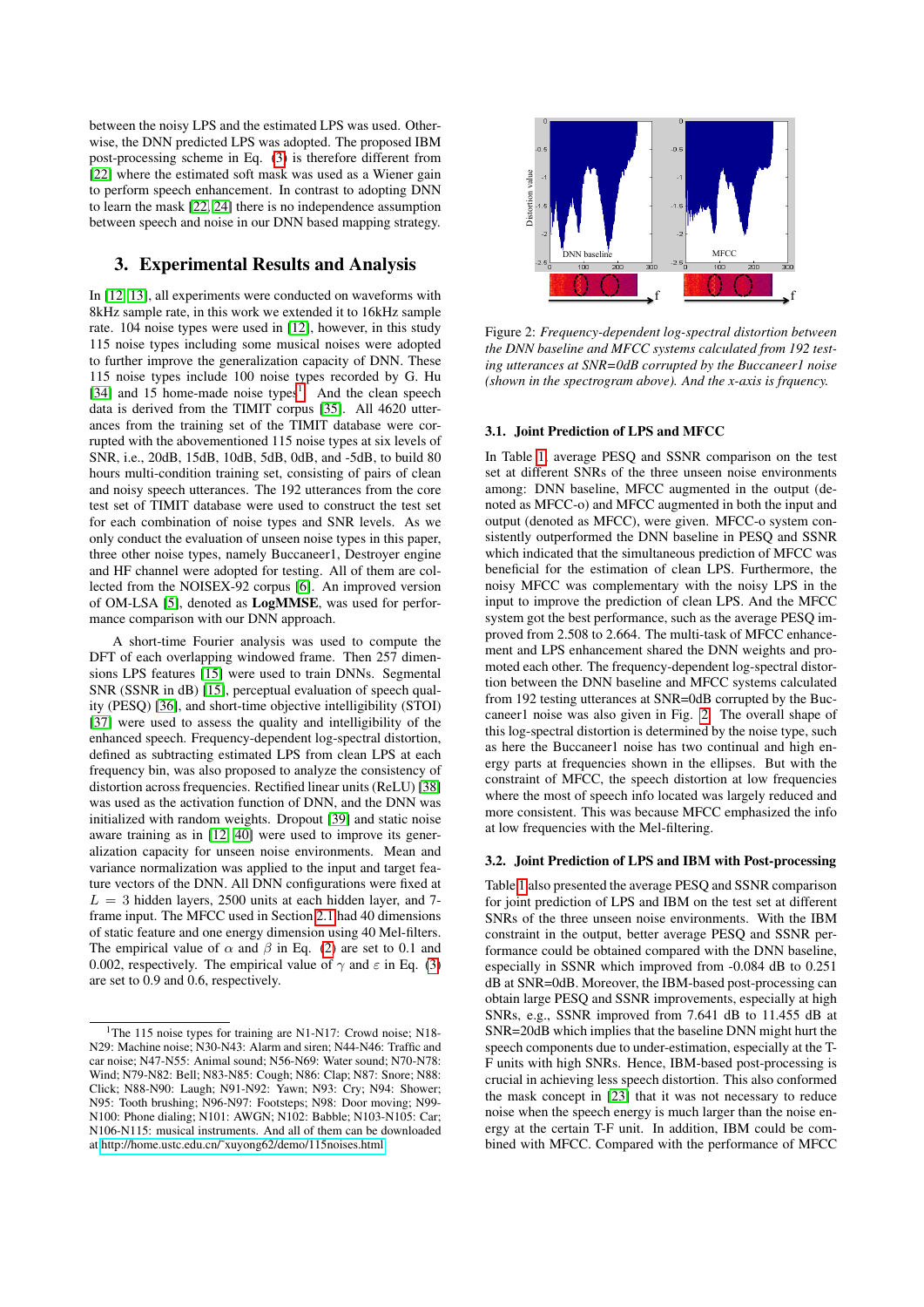<span id="page-3-0"></span>Table 1: *Average PESQ and SSNR comparison on the test set at different SNRs of the three unseen noise environments, among: DNN baseline, MFCC-augmented output (denoted as MFCC-o), MFCC augmented in the input and output (denoted as MFCC), IBM augmented in the output of the DNN baseline without post-processing (denoted as IBM), IBM with post-processing (denoted as IBM+PP), MFCC and IBM without post-processing (denoted as MFCC+IBM) and MFCC and IBM with post-processing (denoted as MFCC+IBM+PP).*

|            | <b>Baseline</b> |             | MFCC-0 |             | <b>MFCC</b> |             | IBM         |             | IBM+PP      |             | MFCC+IBM |             | MFCC+IBM+PP |             |
|------------|-----------------|-------------|--------|-------------|-------------|-------------|-------------|-------------|-------------|-------------|----------|-------------|-------------|-------------|
| <b>SNR</b> | <b>PESO</b>     | <b>SSNR</b> | PESO   | <b>SSNR</b> | <b>PESQ</b> | <b>SSNR</b> | <b>PESO</b> | <b>SSNR</b> | <b>PESO</b> | <b>SSNR</b> | PESO     | <b>SSNR</b> | <b>PESQ</b> | <b>SSNR</b> |
| 20         | 3.287           | 7.403       | 3.324  | 7.592       | 3.387       | 8.199       | 3.309       | 7.641       | 3.358       | 1.455       | 3.391    | 8.147       | 3.424       | 11.862      |
| 15         | 3.014           | 5.721       | 3.051  | 5.936       | 3.128       | 6.637       | 3.029       | 5.987       | 3.083       | 8.616       | 3.135    | 6.610       | 3.167       | 9.164       |
| 10         | 2.713           | 3.812       | 2.748  | 4.087       | 2.852       | 4.762       | 2.722       | 4.097       | 2.791       | 5.808       | 2.861    | 4.782       | 2.895       | 6.418       |
|            | 2.387           | 1.825       | 2.414  | 2.204       | 2.551       | 2.662       | 2.384       | 2.131       | 2.463       | 3.145       | 2.567    | 2.770       | 2.597       | 3.673       |
| $\Omega$   | 2.030           | $-0.084$    | 2.045  | 0.413       | 2.217       | 0.534       | 2.013       | 0.251       | 2.084       | 0.811       | 2.238    | 0.759       | 2.261       | 1.102       |
| $-5$       | 1.617           | $-1.693$    | 1.624  | $-1.171$    | 1.847       | $-1.433$    | 1.603       | $-1.314$    | 1.679       | $-1.036$    | 1.868    | $-1.086$    | 1.887       | $-1.054$    |
| Ave        | 2.508           | 2.831       | 2.534  | 3.177       | 2.664       | 3.560       | 2.510       | 3.132       | 2.576       | 4.800       | 2.677    | 3.664       | 2.705       | 5.194       |



<span id="page-3-2"></span>Figure 3: *Comparison of four spectrograms of a 16kHz TIMIT utterance corrupted by Buccaneer1 noise at SNR=5dB: proposed DNN (upper left, PESQ=2.815), DNN baseline (upper right, PESQ=2.585), Noisy (bottom left, PESQ=1.591) and clean speech (bottom right, PESQ=4.5).*

system, the combined system (MFCC+IBM in Table [1\)](#page-3-0) gave slightly better results at all SNR levels. For example SSNR was improved from -1.433 dB to -1.086 dB at SNR=-5dB. Finally, the average SSNR of the best MFCC+IBM+PP system was improved from 3.664 dB to 5.194 dB.

### 3.3. Overall Performance Comparison

PESQ and STOI are often adopted to represent the objective quality and intelligibility of the enhanced speech, respectively. And STOI is often more meaningful at lower SNRs. An overall PESQ and STOI comparison of different SE techniques discussed in this study on the test set at different SNRs of the three unseen noise environments is displayed in Table [2.](#page-3-1) Compared with the noisy speech results, LogMMSE could yield 0.418 PESQ improvement while only 0.011 STOI improvement on average. The DNN baseline improved the LogMMSE with an average STOI from 0.801 to 0.845 across six SNRs. Our proposed MFCC+IBM+PP system overwhelms LogMMSE at all SNRs, especially at low SNRs, e.g., 0.163 STOI improvement and 0.626 PESQ improvement at SNR=-5dB. Fig. [3](#page-3-2) presented spectrograms of an utterance. The non-stationary noise was successfully reduced in the DNN-enhanced spectrum, while LogMMSE could not well track the non-stationary Buccaneer1 noise (its spectrogram can be seen at the demo website $2$ ). Compared with the baseline DNN-enhanced spectrogram, the im-

<span id="page-3-1"></span>Table 2: *Average PESQ and STOI comparison on the test set at different SNRs of the three unseen noise environments, among: Noisy, LogMMSE [\[5\]](#page-4-4), DNN baseline and the proposed MFCC+IBM+PP in Table [1](#page-3-0) (denoted as Proposed).*

|            | <b>Noisy</b> |             | LogMMSE     |             | <b>DNN</b> Baseline |             | Proposed DNN |             |  |
|------------|--------------|-------------|-------------|-------------|---------------------|-------------|--------------|-------------|--|
| <b>SNR</b> | <b>PESO</b>  | <b>STOI</b> | <b>PESO</b> | <b>STOI</b> | <b>PESO</b>         | <b>STOI</b> | <b>PESO</b>  | <b>STOI</b> |  |
| 20         | 2.834        | 0.971       | 3.349       | 0.975       | 3.287               | 0.963       | 3.424        | 0.979       |  |
| 15         | 2.481        | 0.934       | 3.049       | 0.945       | 3.014               | 0.944       | 3.167        | 0.960       |  |
| 10         | 2.133        | 0.868       | 2.711       | 0.890       | 2.713               | 0.908       | 2.895        | 0.928       |  |
| 5          | 1.793        | 0.772       | 2.299       | 0.800       | 2.387               | 0.849       | 2.597        | 0.876       |  |
| $\Omega$   | 1.482        | 0.656       | 1.798       | 0.669       | 2.030               | 0.762       | 2.261        | 0.796       |  |
| $-5$       | 1.235        | 0.541       | 1.261       | 0.525       | 1.617               | 0.645       | 1.887        | 0.688       |  |
| Ave        | 1.993        | 0.790       | 2.411       | 0.801       | 2.508               | 0.845       | 2.705        | 0.871       |  |

proved DNN can enhance the speech with less speech distortion shown in the three dashed arrow areas, especially at the consonant portions which are similar to noise. Furthermore the improved DNN can also reduce noise shown in the rectangle highlight segments. More enhanced waveforms of real-world noisy speech can also refer to the website.

### 4. Conclusion

In this paper, multi-objective learning is proposed to improve DNN training for speech enhancement. Adding constraints from features like MFCC or IBM in the objective function is shown to obtain more accurate estimation of clean LPS. MFCC can make the log-spectral distortion more consistent across low frequencies; IBM can explicitly represent the speech presence information at T-F units, so higher SSNR could be obtained. Furthermore, the estimated IBM can be adopted to do post-processing to alleviate the over-estimate or underestimate problems in regression-based DNN. And IBM-based post-processing was crucial to reduce speech distortion, especially at high SNR T-F units. Compared with DNN baseline, about 0.2 PESQ and 0.03 STOI improvements were obtained on average. In the future, other continuous features and meta information will be further explored.

## 5. Acknowledgement

This work was partially supported by the National Nature Science Foundation of China (Grant Nos. 61273264 & 61305002).

<span id="page-3-3"></span><sup>2</sup>[http://home.ustc.edu.cn/˜xuyong62/demo/IS15.html](http://home.ustc.edu.cn/~xuyong62/demo/IS15.html)